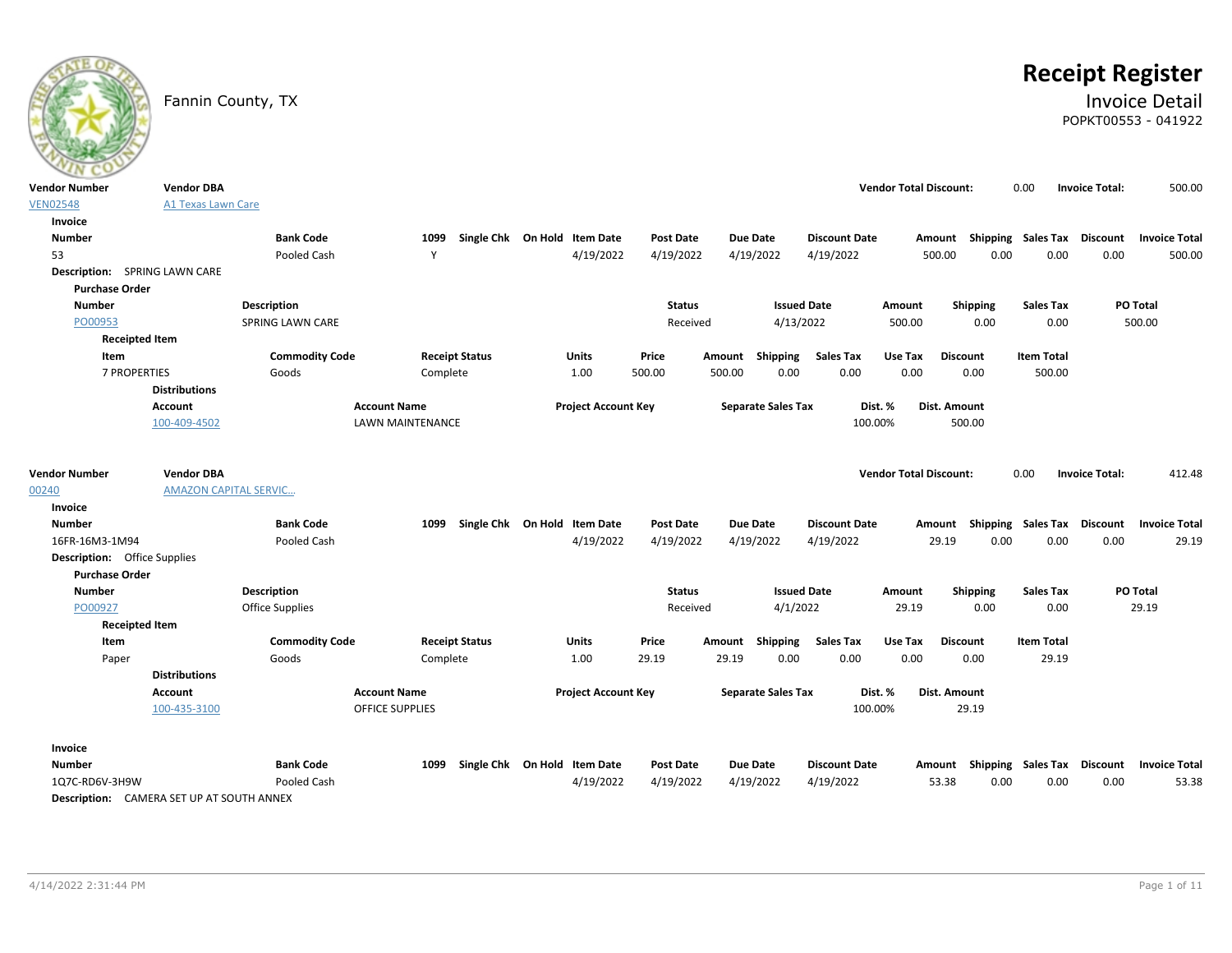| <b>Purchase Order</b>                           |                              |                        |                              |                  |        |                           |                      |         |                           |                   |                 |                      |
|-------------------------------------------------|------------------------------|------------------------|------------------------------|------------------|--------|---------------------------|----------------------|---------|---------------------------|-------------------|-----------------|----------------------|
| Number                                          | Description                  |                        |                              | <b>Status</b>    |        | <b>Issued Date</b>        |                      | Amount  | <b>Shipping</b>           | <b>Sales Tax</b>  | PO Total        |                      |
| PO00934                                         | CAMERA SET UP AT SOUTH ANNEX |                        |                              | Received         |        | 4/4/2022                  |                      | 53.38   | 0.00                      | 0.00              |                 | 53.38                |
| <b>Receipted Item</b>                           |                              |                        |                              |                  |        |                           |                      |         |                           |                   |                 |                      |
| Item                                            | <b>Commodity Code</b>        | <b>Receipt Status</b>  | Units                        | Price            | Amount | <b>Shipping</b>           | <b>Sales Tax</b>     | Use Tax | <b>Discount</b>           | <b>Item Total</b> |                 |                      |
| 3' HDMI CABLE                                   | Goods                        | Complete               | 1.00                         | 6.40             | 6.40   | 0.00                      | 0.00                 | 0.00    | 0.00                      | 6.40              |                 |                      |
| <b>Distributions</b>                            |                              |                        |                              |                  |        |                           |                      |         |                           |                   |                 |                      |
| Account                                         |                              | <b>Account Name</b>    | <b>Project Account Key</b>   |                  |        | <b>Separate Sales Tax</b> |                      | Dist. % | <b>Dist. Amount</b>       |                   |                 |                      |
| 110-542-5710                                    |                              | <b>EQUIPMENT</b>       |                              |                  |        |                           |                      | 100.00% | 6.40                      |                   |                 |                      |
| <b>Receipted Item</b>                           |                              |                        |                              |                  |        |                           |                      |         |                           |                   |                 |                      |
| Item                                            | <b>Commodity Code</b>        | <b>Receipt Status</b>  | Units                        | Price            | Amount | Shipping                  | <b>Sales Tax</b>     | Use Tax | <b>Discount</b>           | <b>Item Total</b> |                 |                      |
| HDMI CABLE FOR SETUP OF MON Goods               |                              | Complete               | 1.00                         | 29.99            | 29.99  | 0.00                      | 0.00                 | 0.00    | 0.00                      | 29.99             |                 |                      |
| <b>Distributions</b>                            |                              |                        |                              |                  |        |                           |                      |         |                           |                   |                 |                      |
| Account                                         |                              | <b>Account Name</b>    | <b>Project Account Key</b>   |                  |        | <b>Separate Sales Tax</b> |                      | Dist. % | Dist. Amount              |                   |                 |                      |
| 110-542-5710                                    |                              | <b>EQUIPMENT</b>       |                              |                  |        |                           |                      | 100.00% | 29.99                     |                   |                 |                      |
| <b>Receipted Item</b>                           |                              |                        |                              |                  |        |                           |                      |         |                           |                   |                 |                      |
| Item                                            | <b>Commodity Code</b>        | <b>Receipt Status</b>  | Units                        | Price            | Amount | Shipping                  | <b>Sales Tax</b>     | Use Tax | <b>Discount</b>           | <b>Item Total</b> |                 |                      |
| HDMI SPLITTER                                   | Goods                        | Complete               | 1.00                         | 16.99            | 16.99  | 0.00                      | 0.00                 | 0.00    | 0.00                      | 16.99             |                 |                      |
| <b>Distributions</b>                            |                              |                        |                              |                  |        |                           |                      |         |                           |                   |                 |                      |
| Account                                         |                              | <b>Account Name</b>    | <b>Project Account Key</b>   |                  |        | <b>Separate Sales Tax</b> |                      | Dist. % | Dist. Amount              |                   |                 |                      |
| 110-542-5710                                    |                              | <b>EQUIPMENT</b>       |                              |                  |        |                           |                      | 100.00% | 16.99                     |                   |                 |                      |
|                                                 |                              |                        |                              |                  |        |                           |                      |         |                           |                   |                 |                      |
| Invoice                                         |                              |                        |                              |                  |        |                           |                      |         |                           |                   |                 |                      |
| <b>Number</b>                                   | <b>Bank Code</b>             | 1099                   | Single Chk On Hold Item Date | <b>Post Date</b> |        | <b>Due Date</b>           | <b>Discount Date</b> |         | Amount Shipping Sales Tax |                   | <b>Discount</b> | <b>Invoice Total</b> |
| 1TDL-G7LN-NFMM                                  | Pooled Cash                  |                        | 4/19/2022                    | 4/19/2022        |        | 4/19/2022                 | 4/19/2022            |         | 0.00<br>12.14             | 0.00              | 0.00            | 12.14                |
| <b>Description:</b> Office Supplies             |                              |                        |                              |                  |        |                           |                      |         |                           |                   |                 |                      |
| <b>Purchase Order</b>                           |                              |                        |                              |                  |        |                           |                      |         |                           |                   |                 |                      |
| <b>Number</b>                                   | <b>Description</b>           |                        |                              | <b>Status</b>    |        | <b>Issued Date</b>        |                      | Amount  | Shipping                  | <b>Sales Tax</b>  | PO Total        |                      |
| PO00927                                         | <b>Office Supplies</b>       |                        |                              | Received         |        | 4/1/2022                  |                      | 12.14   | 0.00                      | 0.00              |                 | 12.14                |
| <b>Receipted Item</b>                           |                              |                        |                              |                  |        |                           |                      |         |                           |                   |                 |                      |
| Item                                            | <b>Commodity Code</b>        | <b>Receipt Status</b>  | <b>Units</b>                 | Price            | Amount | <b>Shipping</b>           | <b>Sales Tax</b>     | Use Tax | <b>Discount</b>           | <b>Item Total</b> |                 |                      |
| Gartner Blue and Gold Certificate: Goods        |                              | Complete               | 1.00                         | 12.14            | 12.14  | 0.00                      | 0.00                 | 0.00    | 0.00                      | 12.14             |                 |                      |
| <b>Distributions</b>                            |                              |                        |                              |                  |        |                           |                      |         |                           |                   |                 |                      |
| Account                                         |                              | <b>Account Name</b>    | <b>Project Account Key</b>   |                  |        | <b>Separate Sales Tax</b> |                      | Dist. % | <b>Dist. Amount</b>       |                   |                 |                      |
| 100-435-3100                                    |                              | <b>OFFICE SUPPLIES</b> |                              |                  |        |                           |                      | 100.00% | 12.14                     |                   |                 |                      |
|                                                 |                              |                        |                              |                  |        |                           |                      |         |                           |                   |                 |                      |
| Invoice                                         |                              |                        |                              |                  |        |                           |                      |         |                           |                   |                 |                      |
| <b>Number</b>                                   | <b>Bank Code</b>             | 1099                   | Single Chk On Hold Item Date | <b>Post Date</b> |        | <b>Due Date</b>           | <b>Discount Date</b> |         | Amount Shipping           | Sales Tax         | Discount        | <b>Invoice Total</b> |
| 1VYP-QPQ6-6WKP                                  | Pooled Cash                  |                        | 4/19/2022                    | 4/19/2022        |        | 4/19/2022                 | 4/19/2022            |         | 317.77<br>0.00            | 0.00              | 0.00            | 317.77               |
| <b>Description:</b> Wi-Fi System at South Annex |                              |                        |                              |                  |        |                           |                      |         |                           |                   |                 |                      |
| <b>Purchase Order</b>                           |                              |                        |                              |                  |        |                           |                      |         |                           |                   |                 |                      |
| <b>Number</b>                                   | <b>Description</b>           |                        |                              | <b>Status</b>    |        | <b>Issued Date</b>        |                      | Amount  | <b>Shipping</b>           | <b>Sales Tax</b>  | PO Total        |                      |
| PO00925                                         | Wi-Fi System at South Annex  |                        |                              | Received         |        | 4/1/2022                  |                      | 317.77  | 0.00                      | 0.00              |                 | 317.77               |
|                                                 |                              |                        |                              |                  |        |                           |                      |         |                           |                   |                 |                      |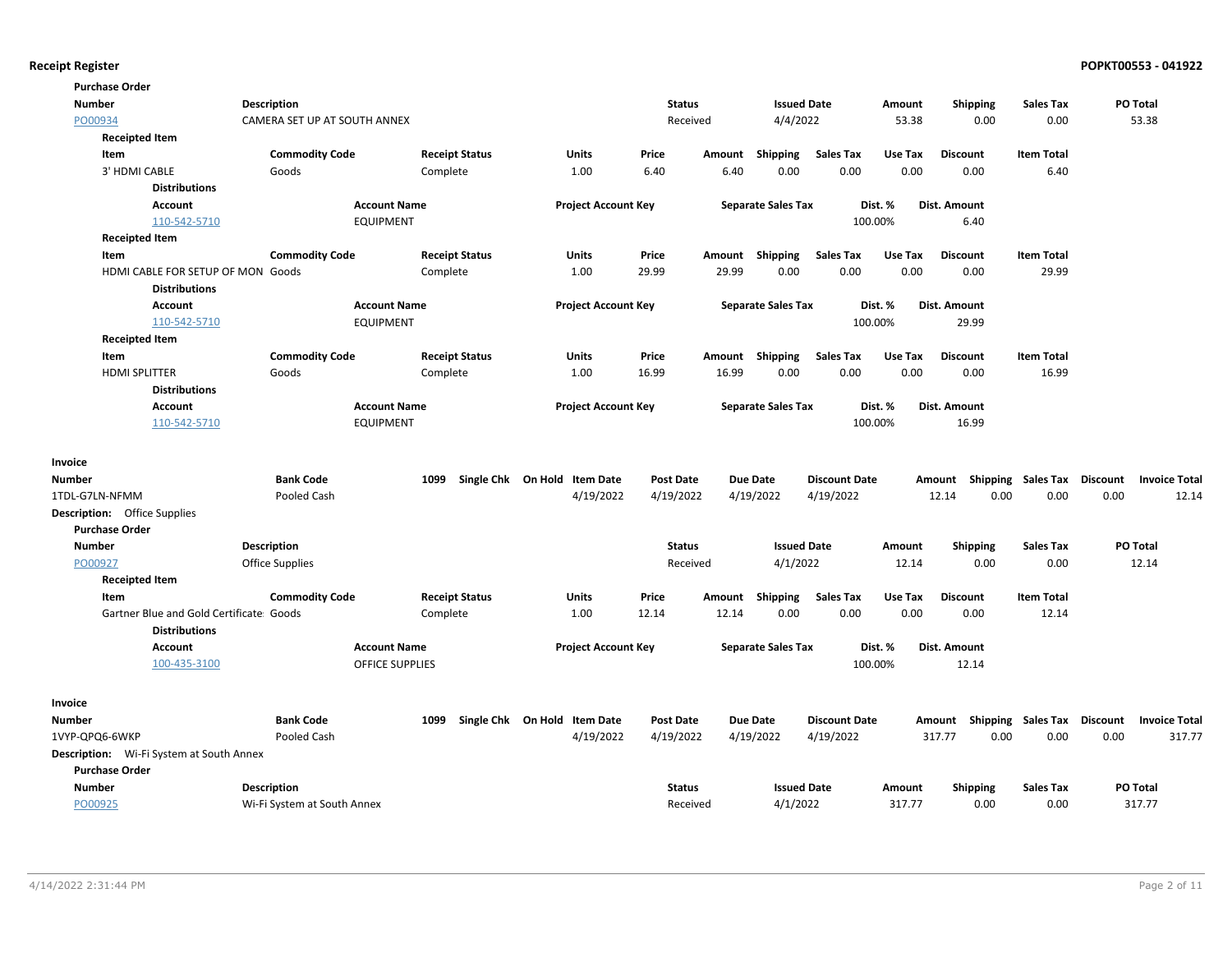|                      | <b>Receipted Item</b>                              |                                |                          |                              |                  |        |                           |                      |                               |                                    |                   |                       |                      |
|----------------------|----------------------------------------------------|--------------------------------|--------------------------|------------------------------|------------------|--------|---------------------------|----------------------|-------------------------------|------------------------------------|-------------------|-----------------------|----------------------|
|                      | Item                                               | <b>Commodity Code</b>          | <b>Receipt Status</b>    | Units                        | Price            |        | Amount Shipping           | Sales Tax            | Use Tax                       | <b>Discount</b>                    | <b>Item Total</b> |                       |                      |
|                      | <b>TP Link</b>                                     | Goods                          | Complete                 | 2.00                         | 108.89           | 217.78 | 0.00                      | 0.00                 | 0.00                          | 0.00                               | 217.78            |                       |                      |
|                      | <b>Distributions</b>                               |                                |                          |                              |                  |        |                           |                      |                               |                                    |                   |                       |                      |
|                      | Account                                            | <b>Account Name</b>            |                          | <b>Project Account Key</b>   |                  |        | <b>Separate Sales Tax</b> |                      | Dist. %                       | Dist. Amount                       |                   |                       |                      |
|                      | 100-503-5740                                       |                                | COMPUTER/WEB SOFTWARE    |                              |                  |        |                           |                      | 100.00%                       | 217.78                             |                   |                       |                      |
|                      | <b>Receipted Item</b>                              |                                |                          |                              |                  |        |                           |                      |                               |                                    |                   |                       |                      |
|                      | Item                                               | <b>Commodity Code</b>          | <b>Receipt Status</b>    | Units                        | Price            |        | Amount Shipping           | <b>Sales Tax</b>     | Use Tax                       | <b>Discount</b>                    | <b>Item Total</b> |                       |                      |
|                      | TP Link Hardware Controller                        | Goods                          | Complete                 | 1.00                         | 99.99            | 99.99  | 0.00                      | 0.00                 | 0.00                          | 0.00                               | 99.99             |                       |                      |
|                      | <b>Distributions</b>                               |                                |                          |                              |                  |        |                           |                      |                               |                                    |                   |                       |                      |
|                      | <b>Account</b>                                     | <b>Account Name</b>            |                          | <b>Project Account Key</b>   |                  |        | <b>Separate Sales Tax</b> |                      | Dist. %                       | <b>Dist. Amount</b>                |                   |                       |                      |
|                      | 100-503-5740                                       |                                | COMPUTER/WEB SOFTWARE    |                              |                  |        |                           |                      | 100.00%                       | 99.99                              |                   |                       |                      |
| <b>Vendor Number</b> | <b>Vendor DBA</b>                                  |                                |                          |                              |                  |        |                           |                      | <b>Vendor Total Discount:</b> |                                    | 0.00              | <b>Invoice Total:</b> | 447.34               |
| 00001                | <b>AMG PRINTING &amp; MAILIN</b>                   |                                |                          |                              |                  |        |                           |                      |                               |                                    |                   |                       |                      |
| Invoice              |                                                    |                                |                          |                              |                  |        |                           |                      |                               |                                    |                   |                       |                      |
| <b>Number</b>        |                                                    | <b>Bank Code</b>               | 1099                     | Single Chk On Hold Item Date | <b>Post Date</b> |        | <b>Due Date</b>           | <b>Discount Date</b> |                               | Amount Shipping Sales Tax Discount |                   |                       | <b>Invoice Total</b> |
| 115227               |                                                    | Pooled Cash                    |                          | 4/19/2022                    | 4/19/2022        |        | 4/19/2022                 | 4/19/2022            |                               | 447.34<br>0.00                     | 0.00              | 0.00                  | 447.34               |
|                      | <b>Description:</b> Postcards for Precinct Changes |                                |                          |                              |                  |        |                           |                      |                               |                                    |                   |                       |                      |
|                      | <b>Purchase Order</b>                              |                                |                          |                              |                  |        |                           |                      |                               |                                    |                   |                       |                      |
| <b>Number</b>        |                                                    | <b>Description</b>             |                          |                              | <b>Status</b>    |        | <b>Issued Date</b>        |                      | Amount                        | <b>Shipping</b>                    | Sales Tax         |                       | PO Total             |
| PO00957              |                                                    | Postcards for Precinct Changes |                          |                              | Received         |        | 4/14/2022                 |                      | 447.34                        | 0.00                               | 0.00              |                       | 447.34               |
|                      | <b>Receipted Item</b>                              |                                |                          |                              |                  |        |                           |                      |                               |                                    |                   |                       |                      |
|                      | Item                                               | <b>Commodity Code</b>          | <b>Receipt Status</b>    | Units                        | Price            |        | Amount Shipping           | <b>Sales Tax</b>     | Use Tax                       | <b>Discount</b>                    | <b>Item Total</b> |                       |                      |
|                      | postage                                            | Goods                          | Complete                 | 1.00                         | 200.00           | 200.00 | 0.00                      | 0.00                 | 0.00                          | 0.00                               | 200.00            |                       |                      |
|                      | <b>Distributions</b>                               |                                |                          |                              |                  |        |                           |                      |                               |                                    |                   |                       |                      |
|                      | <b>Account</b>                                     | <b>Account Name</b>            |                          | <b>Project Account Key</b>   |                  |        | <b>Separate Sales Tax</b> |                      | Dist. %                       | Dist. Amount                       |                   |                       |                      |
|                      | 413-413-3110                                       | <b>POSTAGE</b>                 |                          |                              |                  |        |                           |                      | 100.00%                       | 200.00                             |                   |                       |                      |
|                      | <b>Receipted Item</b>                              |                                |                          |                              |                  |        |                           |                      |                               |                                    |                   |                       |                      |
|                      | Item                                               | <b>Commodity Code</b>          | <b>Receipt Status</b>    | <b>Units</b>                 | Price            |        | Amount Shipping           | <b>Sales Tax</b>     | Use Tax                       | <b>Discount</b>                    | <b>Item Total</b> |                       |                      |
|                      | Postcards for Precinct Changes                     | Goods                          | Complete                 | 1.00                         | 247.34           | 247.34 | 0.00                      | 0.00                 | 0.00                          | 0.00                               | 247.34            |                       |                      |
|                      | <b>Distributions</b>                               |                                |                          |                              |                  |        |                           |                      |                               |                                    |                   |                       |                      |
|                      | Account                                            | <b>Account Name</b>            |                          | <b>Project Account Key</b>   |                  |        | <b>Separate Sales Tax</b> |                      | Dist. %                       | Dist. Amount                       |                   |                       |                      |
|                      | 100-404-3100                                       |                                | <b>ELECTION SUPPLIES</b> |                              |                  |        |                           |                      | 100.00%                       | 247.34                             |                   |                       |                      |
| <b>Vendor Number</b> | <b>Vendor DBA</b>                                  |                                |                          |                              |                  |        |                           |                      | <b>Vendor Total Discount:</b> |                                    | 0.00              | <b>Invoice Total:</b> | 3,800.00             |
| <b>VEN02833</b>      | <b>D&amp;A Janitorial Services</b>                 |                                |                          |                              |                  |        |                           |                      |                               |                                    |                   |                       |                      |
| Invoice              |                                                    |                                |                          |                              |                  |        |                           |                      |                               |                                    |                   |                       |                      |
| <b>Number</b>        |                                                    | <b>Bank Code</b>               | 1099                     | Single Chk On Hold Item Date | <b>Post Date</b> |        | <b>Due Date</b>           | <b>Discount Date</b> |                               | Amount Shipping Sales Tax Discount |                   |                       | <b>Invoice Total</b> |
| 1034                 |                                                    | Pooled Cash                    | Y                        | 4/19/2022                    | 4/19/2022        |        | 4/19/2022                 | 4/19/2022            |                               | 3,800.00<br>0.00                   | 0.00              | 0.00                  | 3,800.00             |
|                      |                                                    |                                |                          |                              |                  |        |                           |                      |                               |                                    |                   |                       |                      |

Description: Custodial Services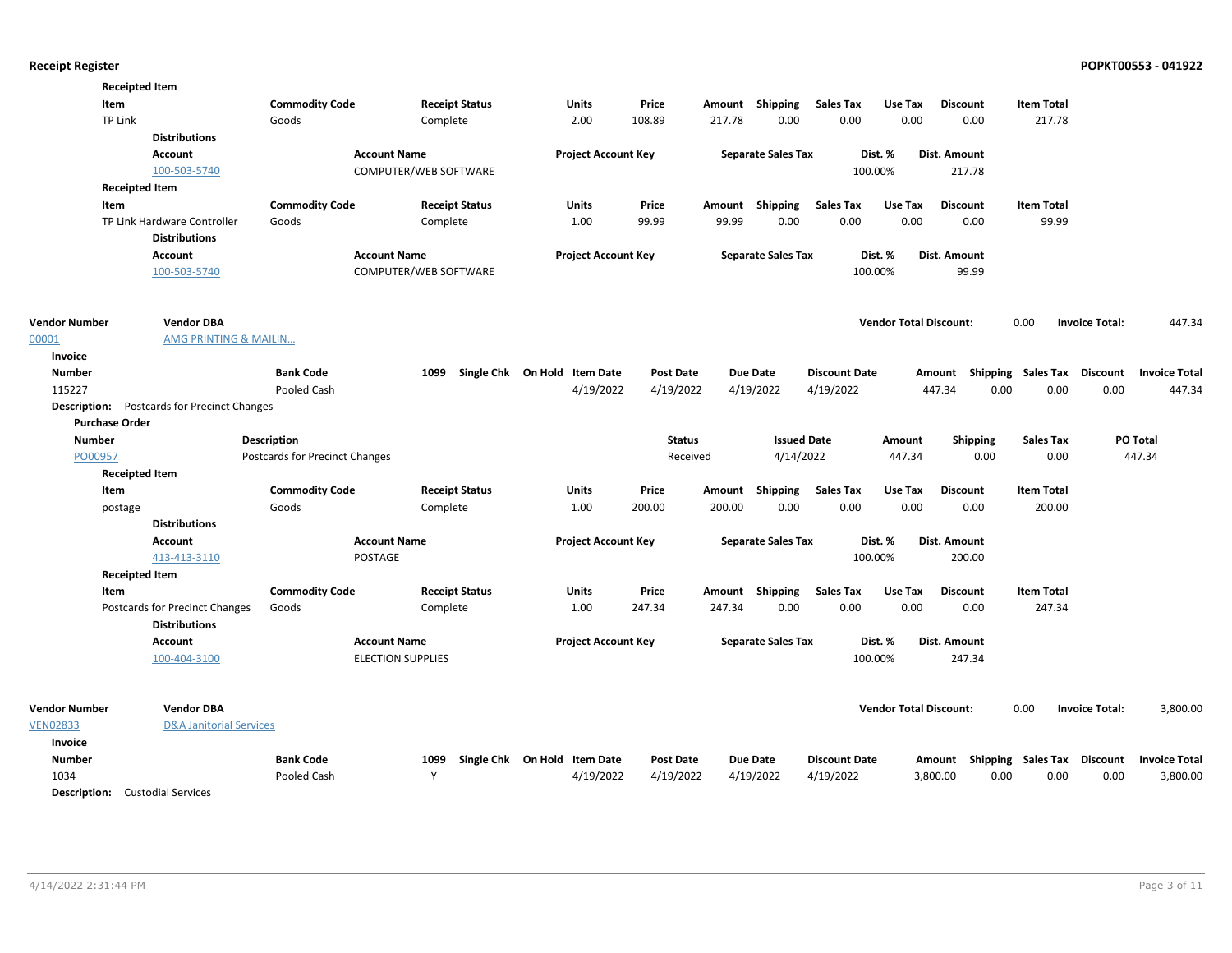| <b>Purchase Order</b>               |                                           |                           |                           |                           |                              |                  |                           |                           |                      |                               |                                    |                             |                       |                      |
|-------------------------------------|-------------------------------------------|---------------------------|---------------------------|---------------------------|------------------------------|------------------|---------------------------|---------------------------|----------------------|-------------------------------|------------------------------------|-----------------------------|-----------------------|----------------------|
| <b>Number</b>                       |                                           | Description               |                           |                           |                              |                  | <b>Status</b>             | <b>Issued Date</b>        |                      | Amount                        | Shipping                           | <b>Sales Tax</b>            | PO Total              |                      |
| PO00728                             |                                           | <b>Custodial Services</b> |                           |                           |                              |                  | <b>Partially Received</b> | 11/24/2021                |                      | 3,800.00                      | 0.00                               | 0.00                        | 3,800.00              |                      |
|                                     | <b>Receipted Item</b>                     |                           |                           |                           |                              |                  |                           |                           |                      |                               |                                    |                             |                       |                      |
| Item                                |                                           | <b>Commodity Code</b>     |                           | <b>Receipt Status</b>     | <b>Units</b>                 | Price            |                           | Amount Shipping           | Sales Tax            | Use Tax                       | <b>Discount</b>                    | <b>Item Total</b>           |                       |                      |
|                                     | Custodial Services - 3 Locations fo Goods |                           |                           | <b>Partially Received</b> | 1.00                         | 2,600.00         | 2,600.00                  | 0.00                      | 0.00                 | 0.00                          | 0.00                               | 2,600.00                    |                       |                      |
|                                     | <b>Distributions</b>                      |                           |                           |                           |                              |                  |                           |                           |                      |                               |                                    |                             |                       |                      |
|                                     | <b>Account</b>                            |                           | <b>Account Name</b>       |                           | <b>Project Account Key</b>   |                  |                           | <b>Separate Sales Tax</b> |                      | Dist. %                       | Dist. Amount                       |                             |                       |                      |
|                                     | 100-510-4005                              |                           | <b>CUSTODIAL SERVICES</b> |                           |                              |                  |                           |                           |                      | 100.00%                       | 2,600.00                           |                             |                       |                      |
|                                     | <b>Receipted Item</b>                     |                           |                           |                           |                              |                  |                           |                           |                      |                               |                                    |                             |                       |                      |
| Item                                |                                           | <b>Commodity Code</b>     |                           | <b>Receipt Status</b>     | Units                        | Price            |                           | Amount Shipping           | <b>Sales Tax</b>     | Use Tax                       | <b>Discount</b>                    | <b>Item Total</b>           |                       |                      |
|                                     | MCCRAW BUILDING                           | Service                   |                           | <b>Partially Received</b> | 0.00                         | 0.00             | 600.00                    | 0.00                      | 0.00                 | 0.00                          | 0.00                               | 600.00                      |                       |                      |
|                                     | <b>Distributions</b>                      |                           |                           |                           |                              |                  |                           |                           |                      |                               |                                    |                             |                       |                      |
|                                     | Account                                   |                           | <b>Account Name</b>       |                           | <b>Project Account Key</b>   |                  |                           | <b>Separate Sales Tax</b> |                      | Dist. %                       | Dist. Amount                       |                             |                       |                      |
|                                     | 100-510-4005                              |                           | <b>CUSTODIAL SERVICES</b> |                           |                              |                  |                           |                           |                      | 100.00%                       | 600.00                             |                             |                       |                      |
|                                     | <b>Receipted Item</b>                     |                           |                           |                           |                              |                  |                           |                           |                      |                               |                                    |                             |                       |                      |
| Item                                |                                           | <b>Commodity Code</b>     |                           | <b>Receipt Status</b>     | Units                        | Price            |                           | Amount Shipping           | <b>Sales Tax</b>     | Use Tax                       | <b>Discount</b>                    | <b>Item Total</b>           |                       |                      |
| W&P Building                        |                                           | Service                   |                           | <b>Partially Received</b> | 0.00                         | 0.00             | 600.00                    | 0.00                      | 0.00                 | 0.00                          | 0.00                               | 600.00                      |                       |                      |
|                                     | <b>Distributions</b>                      |                           |                           |                           |                              |                  |                           |                           |                      |                               |                                    |                             |                       |                      |
|                                     | Account                                   |                           | <b>Account Name</b>       |                           | <b>Project Account Key</b>   |                  |                           | <b>Separate Sales Tax</b> |                      | Dist. %                       | <b>Dist. Amount</b>                |                             |                       |                      |
|                                     | 100-510-4005                              |                           | <b>CUSTODIAL SERVICES</b> |                           |                              |                  |                           |                           |                      | 100.00%                       | 600.00                             |                             |                       |                      |
|                                     |                                           |                           |                           |                           |                              |                  |                           |                           |                      |                               |                                    |                             |                       |                      |
| <b>Vendor Number</b>                | <b>Vendor DBA</b>                         |                           |                           |                           |                              |                  |                           |                           |                      | <b>Vendor Total Discount:</b> |                                    | 0.00                        | <b>Invoice Total:</b> | 161.43               |
| 00696                               | DELL MARKETING L.P.                       |                           |                           |                           |                              |                  |                           |                           |                      |                               |                                    |                             |                       |                      |
| Invoice                             |                                           |                           |                           |                           |                              |                  |                           |                           |                      |                               |                                    |                             |                       |                      |
| <b>Number</b>                       |                                           | <b>Bank Code</b>          | 1099                      |                           | Single Chk On Hold Item Date | <b>Post Date</b> |                           | <b>Due Date</b>           | <b>Discount Date</b> |                               | Amount Shipping Sales Tax Discount |                             |                       | <b>Invoice Total</b> |
| 10575686372                         |                                           | Pooled Cash               |                           |                           | 4/19/2022                    | 4/19/2022        |                           | 4/19/2022                 | 4/19/2022            |                               | 100.64<br>0.00                     | 0.00                        | 0.00                  | 100.64               |
| <b>Description:</b> office supplies |                                           |                           |                           |                           |                              |                  |                           |                           |                      |                               |                                    |                             |                       |                      |
| <b>Purchase Order</b>               |                                           |                           |                           |                           |                              |                  |                           |                           |                      |                               |                                    |                             |                       |                      |
| <b>Number</b>                       |                                           | Description               |                           |                           |                              |                  | <b>Status</b>             | <b>Issued Date</b>        |                      | Amount                        | Shipping                           | <b>Sales Tax</b>            | PO Total              |                      |
| PO00941                             |                                           | office supplies           |                           |                           |                              |                  | Received                  | 4/6/2022                  |                      | 100.64                        | 0.00                               | 0.00                        |                       | 100.64               |
|                                     | <b>Receipted Item</b>                     |                           |                           |                           |                              |                  |                           |                           |                      |                               |                                    |                             |                       |                      |
| Item                                | 331-9803 Dell B2360dn Toner U& Goods      | <b>Commodity Code</b>     |                           | <b>Receipt Status</b>     | <b>Units</b><br>1.00         | Price<br>100.64  | 100.64                    | Amount Shipping<br>0.00   | Sales Tax<br>0.00    | Use Tax<br>0.00               | <b>Discount</b><br>0.00            | <b>Item Total</b><br>100.64 |                       |                      |
|                                     | <b>Distributions</b>                      |                           | Complete                  |                           |                              |                  |                           |                           |                      |                               |                                    |                             |                       |                      |
|                                     | Account                                   |                           | <b>Account Name</b>       |                           | <b>Project Account Key</b>   |                  |                           | <b>Separate Sales Tax</b> |                      | Dist. %                       | Dist. Amount                       |                             |                       |                      |
|                                     | 100-450-3100                              |                           | <b>OFFICE SUPPLIES</b>    |                           |                              |                  |                           |                           |                      | 100.00%                       | 100.64                             |                             |                       |                      |
| Invoice                             |                                           |                           |                           |                           |                              |                  |                           |                           |                      |                               |                                    |                             |                       |                      |
| Number                              |                                           | <b>Bank Code</b>          | 1099                      |                           | Single Chk On Hold Item Date | Post Date        |                           | <b>Due Date</b>           | <b>Discount Date</b> |                               | Amount Shipping Sales Tax Discount |                             |                       | <b>Invoice Total</b> |
| 10575736580                         |                                           | Pooled Cash               |                           |                           | 4/19/2022                    | 4/19/2022        |                           | 4/19/2022                 | 4/19/2022            |                               | 60.79<br>0.00                      | 0.00                        | 0.00                  | 60.79                |
|                                     | <b>Description:</b> Pct 2 Toner Cartridge |                           |                           |                           |                              |                  |                           |                           |                      |                               |                                    |                             |                       |                      |
|                                     |                                           |                           |                           |                           |                              |                  |                           |                           |                      |                               |                                    |                             |                       |                      |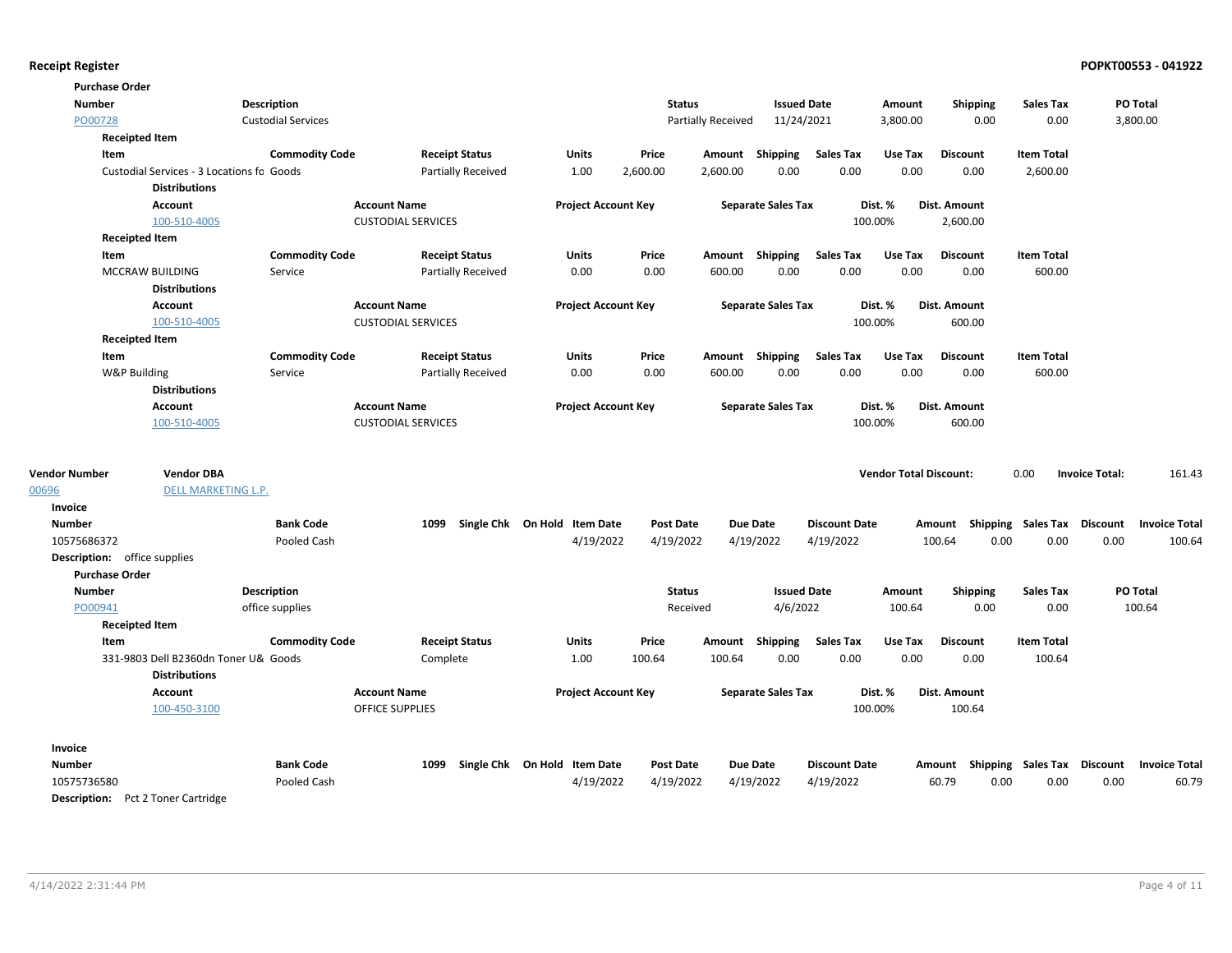|  |  | <b>Receipt Register</b> |
|--|--|-------------------------|
|--|--|-------------------------|

|                      | <b>Purchase Order</b>               |                        |                       |                              |                  |                           |                      |                               |                     |                           |                                  |
|----------------------|-------------------------------------|------------------------|-----------------------|------------------------------|------------------|---------------------------|----------------------|-------------------------------|---------------------|---------------------------|----------------------------------|
| <b>Number</b>        |                                     | <b>Description</b>     |                       |                              | <b>Status</b>    |                           | <b>Issued Date</b>   | Amount                        | <b>Shipping</b>     | <b>Sales Tax</b>          | PO Total                         |
| PO00942              |                                     | <b>Toner Cartridge</b> |                       |                              | Received         | 4/6/2022                  |                      | 60.79                         | 0.00                | 0.00                      | 60.79                            |
|                      | <b>Receipted Item</b>               |                        |                       |                              |                  |                           |                      |                               |                     |                           |                                  |
|                      | Item                                | <b>Commodity Code</b>  | <b>Receipt Status</b> | Units                        | Price            | Amount Shipping           | <b>Sales Tax</b>     | Use Tax                       | <b>Discount</b>     | <b>Item Total</b>         |                                  |
|                      | Toner                               | Goods                  | Complete              | 1.00                         | 60.79            | 0.00<br>60.79             | 0.00                 | 0.00                          | 0.00                | 60.79                     |                                  |
|                      | <b>Distributions</b>                |                        |                       |                              |                  |                           |                      |                               |                     |                           |                                  |
|                      | <b>Account</b>                      | <b>Account Name</b>    |                       | <b>Project Account Key</b>   |                  | <b>Separate Sales Tax</b> |                      | Dist. %                       | Dist. Amount        |                           |                                  |
|                      | 220-622-3400                        | <b>SHOP SUPPLIES</b>   |                       |                              |                  |                           |                      | 100.00%                       | 60.79               |                           |                                  |
| <b>Vendor Number</b> | <b>Vendor DBA</b>                   |                        |                       |                              |                  |                           |                      | <b>Vendor Total Discount:</b> |                     | 0.00                      | 9.99<br><b>Invoice Total:</b>    |
| 00281                | <b>GT DISTRIBUTORS, INC</b>         |                        |                       |                              |                  |                           |                      |                               |                     |                           |                                  |
| Invoice              |                                     |                        |                       |                              |                  |                           |                      |                               |                     |                           |                                  |
| <b>Number</b>        |                                     | <b>Bank Code</b>       | 1099                  | Single Chk On Hold Item Date | <b>Post Date</b> | <b>Due Date</b>           | <b>Discount Date</b> | Amount                        |                     | <b>Shipping Sales Tax</b> | Discount<br><b>Invoice Total</b> |
| INV0897779           |                                     | Pooled Cash            |                       | 4/19/2022                    | 4/19/2022        | 4/19/2022                 | 4/19/2022            |                               | 9.99<br>0.00        | 0.00                      | 0.00<br>9.99                     |
|                      | Description: uniform                |                        |                       |                              |                  |                           |                      |                               |                     |                           |                                  |
|                      | <b>Purchase Order</b>               |                        |                       |                              |                  |                           |                      |                               |                     |                           |                                  |
| <b>Number</b>        |                                     | <b>Description</b>     |                       |                              | <b>Status</b>    |                           | <b>Issued Date</b>   | Amount                        | <b>Shipping</b>     | <b>Sales Tax</b>          | PO Total                         |
| PO00909              |                                     | uniform                |                       |                              |                  | Partially Received        | 3/24/2022            | 9.99                          | 0.00                | 0.00                      | 9.99                             |
|                      | <b>Receipted Item</b>               |                        |                       |                              |                  |                           |                      |                               |                     |                           |                                  |
|                      | Item                                | <b>Commodity Code</b>  | <b>Receipt Status</b> | Units                        | Price            | Shipping<br>Amount        | <b>Sales Tax</b>     | Use Tax                       | <b>Discount</b>     | <b>Item Total</b>         |                                  |
|                      | BL-J5S BLACKINTON J5 NAME BAF Goods |                        | Complete              | 1.00                         | 9.99             | 9.99<br>0.00              | 0.00                 | 0.00                          | 0.00                | 9.99                      |                                  |
|                      | <b>Distributions</b>                |                        |                       |                              |                  |                           |                      |                               |                     |                           |                                  |
|                      | <b>Account</b>                      | <b>Account Name</b>    |                       | <b>Project Account Key</b>   |                  | <b>Separate Sales Tax</b> |                      | Dist. %                       | <b>Dist. Amount</b> |                           |                                  |
|                      | 100-560-3950                        |                        | UNIFORMS/OTHER        |                              |                  |                           |                      | 100.00%                       | 9.99                |                           |                                  |
| <b>Vendor Number</b> | <b>Vendor DBA</b>                   |                        |                       |                              |                  |                           |                      | <b>Vendor Total Discount:</b> |                     | 0.00                      | 433.04<br><b>Invoice Total:</b>  |
| 00378                | <b>JPMORGAN CHASE BANK</b>          |                        |                       |                              |                  |                           |                      |                               |                     |                           |                                  |
| Invoice              |                                     |                        |                       |                              |                  |                           |                      |                               |                     |                           |                                  |
| <b>Number</b>        |                                     | <b>Bank Code</b>       | 1099                  | Single Chk On Hold Item Date | <b>Post Date</b> | <b>Due Date</b>           | <b>Discount Date</b> | Amount                        |                     | <b>Shipping Sales Tax</b> | Discount<br><b>Invoice Total</b> |
| INV0004979           |                                     | Pooled Cash            |                       | 4/19/2022                    | 4/19/2022        | 4/19/2022                 | 4/19/2022            |                               | 136.00<br>0.00      | 0.00                      | 0.00<br>136.00                   |
|                      | Description: LIGHTBULBS             |                        |                       |                              |                  |                           |                      |                               |                     |                           |                                  |
|                      | <b>Purchase Order</b>               |                        |                       |                              |                  |                           |                      |                               |                     |                           |                                  |
| <b>Number</b>        |                                     | <b>Description</b>     |                       |                              | <b>Status</b>    |                           | <b>Issued Date</b>   | Amount                        | Shipping            | <b>Sales Tax</b>          | PO Total                         |
| PO00955              |                                     | <b>LIGHTBULBS</b>      |                       |                              | Received         |                           | 4/14/2022            | 136.00                        | 0.00                | 0.00                      | 136.00                           |
|                      | <b>Receipted Item</b>               |                        |                       |                              |                  |                           |                      |                               |                     |                           |                                  |
|                      | Item                                | <b>Commodity Code</b>  | <b>Receipt Status</b> | <b>Units</b>                 | Price            | Amount Shipping           | <b>Sales Tax</b>     | Use Tax                       | <b>Discount</b>     | <b>Item Total</b>         |                                  |
|                      | <b>8 LED TUBE LIGHTS</b>            | Goods                  | Complete              | 8.00                         | 17.00            | 136.00<br>0.00            | 0.00                 | 0.00                          | 0.00                | 136.00                    |                                  |
|                      | <b>Distributions</b>                |                        |                       |                              |                  |                           |                      |                               |                     |                           |                                  |
|                      | <b>Account</b>                      | <b>Account Name</b>    |                       | <b>Project Account Key</b>   |                  | <b>Separate Sales Tax</b> |                      | Dist. %                       | Dist. Amount        |                           |                                  |
|                      | 100-409-4500                        |                        | R & M BUILDING        |                              |                  |                           |                      | 100.00%                       | 136.00              |                           |                                  |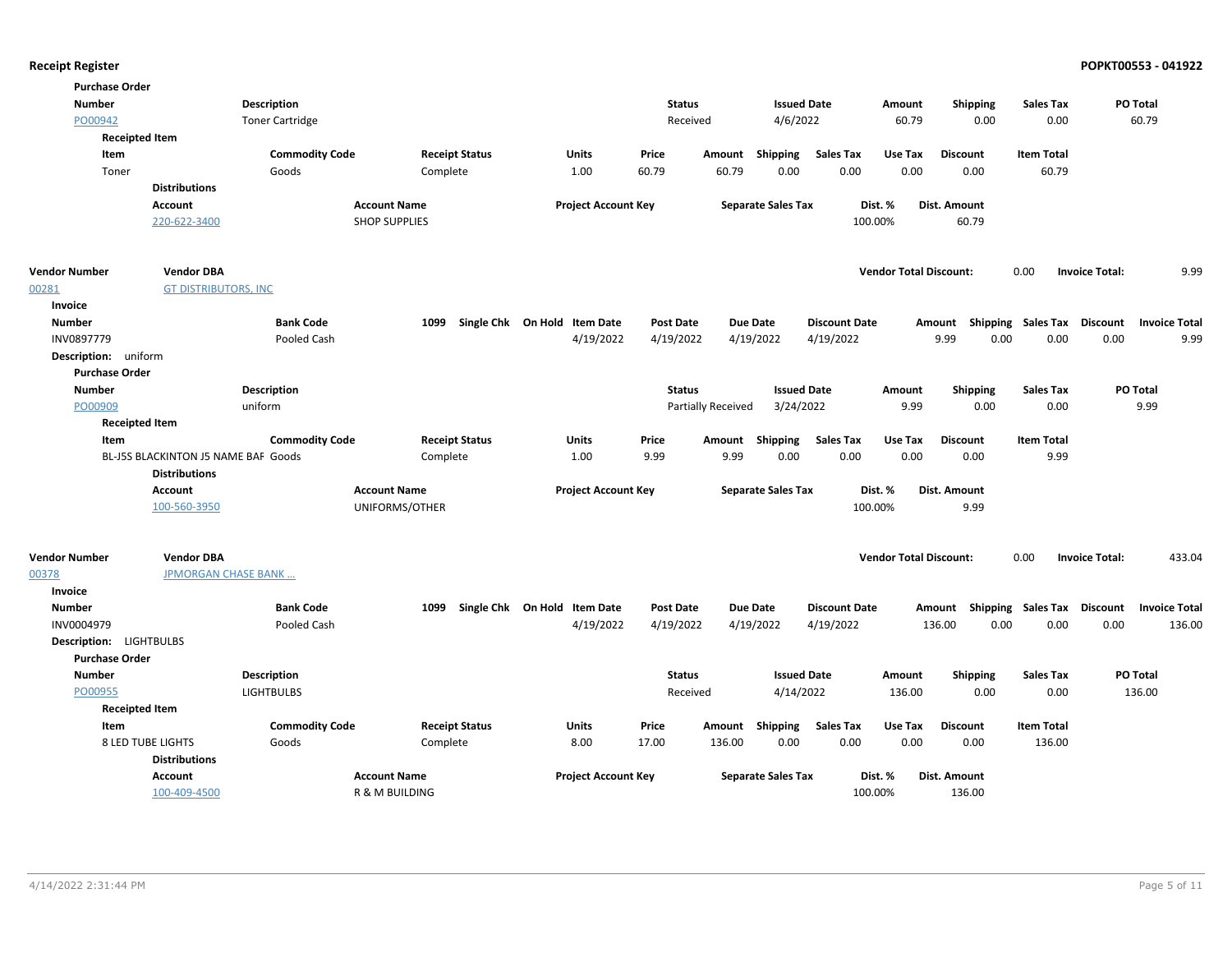| Invoice                           |                                    |                            |                                  |                                     |                                |                                      |                                  |
|-----------------------------------|------------------------------------|----------------------------|----------------------------------|-------------------------------------|--------------------------------|--------------------------------------|----------------------------------|
| Number                            | <b>Bank Code</b>                   | 1099                       | Single Chk On Hold Item Date     | <b>Due Date</b><br>Post Date        | <b>Discount Date</b>           | Amount Shipping Sales Tax            | Discount<br><b>Invoice Total</b> |
| INV0004980                        | Pooled Cash                        |                            | 4/19/2022                        | 4/19/2022<br>4/19/2022              | 4/19/2022<br>139.90            | 16.55<br>0.00                        | 0.00<br>156.45                   |
| Description: External DVD Drive   |                                    |                            |                                  |                                     |                                |                                      |                                  |
| <b>Purchase Order</b>             |                                    |                            |                                  |                                     |                                |                                      |                                  |
| <b>Number</b>                     | <b>Description</b>                 |                            |                                  | <b>Status</b><br><b>Issued Date</b> | Amount                         | <b>Sales Tax</b><br><b>Shipping</b>  | PO Total                         |
| PO00880                           | <b>External DVD Drive</b>          |                            |                                  | 3/3/2022<br>Received                | 139.90                         | 16.55<br>0.00                        | 156.45                           |
| <b>Receipted Item</b>             |                                    |                            |                                  |                                     |                                |                                      |                                  |
| Item                              | <b>Commodity Code</b>              | <b>Receipt Status</b>      | Units<br>Price                   | Amount<br>Shipping                  | <b>Sales Tax</b><br>Use Tax    | <b>Item Total</b><br><b>Discount</b> |                                  |
|                                   | Kanguru USB3 24x DVDRW DVD C Goods | Complete                   | 2.00<br>69.95                    | 139.90<br>16.55                     | 0.00<br>0.00                   | 0.00<br>156.45                       |                                  |
|                                   |                                    |                            | Vendor Part Number: U3-DVDRW-24X |                                     |                                |                                      |                                  |
| <b>Distributions</b>              |                                    |                            |                                  |                                     |                                |                                      |                                  |
| <b>Account</b>                    |                                    | <b>Account Name</b>        | <b>Project Account Key</b>       | <b>Separate Sales Tax</b>           | Dist. %<br>Dist. Amount        |                                      |                                  |
| 100-475-3100                      |                                    | <b>OFFICE SUPPLIES</b>     |                                  |                                     | 100.00%                        | 156.45                               |                                  |
| Invoice                           |                                    |                            |                                  |                                     |                                |                                      |                                  |
| <b>Number</b>                     | <b>Bank Code</b>                   | 1099                       | Single Chk On Hold Item Date     | <b>Post Date</b><br><b>Due Date</b> | <b>Discount Date</b>           | Amount Shipping Sales Tax Discount   | <b>Invoice Total</b>             |
| INV0004981                        | Pooled Cash                        |                            | 4/19/2022                        | 4/19/2022<br>4/19/2022              | 4/19/2022<br>89.64             | 0.00<br>50.95                        | 0.00<br>140.59                   |
| Description: PCT 1 Mounting Hdwe  |                                    |                            |                                  |                                     |                                |                                      |                                  |
| <b>Purchase Order</b>             |                                    |                            |                                  |                                     |                                |                                      |                                  |
| <b>Number</b>                     | Description                        |                            |                                  | <b>Status</b><br><b>Issued Date</b> | Amount                         | <b>Sales Tax</b><br><b>Shipping</b>  | PO Total                         |
| PO00887                           | PCT 1 Mounting Hdwe                |                            |                                  | 3/7/2022<br>Received                | 89.64                          | 50.95<br>0.00                        | 140.59                           |
| <b>Receipted Item</b>             |                                    |                            |                                  |                                     |                                |                                      |                                  |
| Item                              | <b>Commodity Code</b>              | <b>Receipt Status</b>      | Units<br>Price                   | Amount Shipping                     | <b>Sales Tax</b><br>Use Tax    | <b>Discount</b><br><b>Item Total</b> |                                  |
| <b>SIGN BRACKETS</b>              | Goods                              | Complete                   | 4.00<br>22.41                    | 89.64<br>50.95                      | 0.00<br>0.00                   | 0.00<br>140.59                       |                                  |
| <b>Distributions</b>              |                                    |                            |                                  |                                     |                                |                                      |                                  |
| <b>Account</b>                    |                                    | <b>Account Name</b>        | <b>Project Account Key</b>       | <b>Separate Sales Tax</b>           | Dist. %<br>Dist. Amount        |                                      |                                  |
| 210-621-3430                      |                                    | R&B MAT. HARDWARE & LUMBER |                                  |                                     | 100.00%                        | 140.59                               |                                  |
| <b>Vendor Number</b>              | <b>Vendor DBA</b>                  |                            |                                  |                                     | <b>Vendor Total Discount:</b>  | 0.00                                 | <b>Invoice Total:</b><br>540.80  |
| 00216                             | <b>OFFICE DEPOT</b>                |                            |                                  |                                     |                                |                                      |                                  |
| Invoice                           |                                    |                            |                                  |                                     |                                |                                      |                                  |
| <b>Number</b>                     | <b>Bank Code</b>                   | 1099                       | Single Chk On Hold Item Date     | <b>Post Date</b><br>Due Date        | <b>Discount Date</b><br>Amount | <b>Shipping Sales Tax</b>            | Discount<br><b>Invoice Total</b> |
| 236618129001                      | <b>Pooled Cash</b>                 |                            | 4/19/2022                        | 4/19/2022<br>4/19/2022              | 4/19/2022<br>56.53             | 0.00<br>0.00                         | 0.00<br>56.53                    |
| <b>Description:</b> Jury Supplies |                                    |                            |                                  |                                     |                                |                                      |                                  |
| <b>Purchase Order</b>             |                                    |                            |                                  |                                     |                                |                                      |                                  |
| <b>Number</b>                     | Description                        |                            |                                  | <b>Status</b><br><b>Issued Date</b> | Amount                         | Shipping<br><b>Sales Tax</b>         | PO Total                         |
| PO00926                           | <b>Office Supplies</b>             |                            |                                  | 4/1/2022<br>Partially Received      | 36.99                          | 0.00<br>0.00                         | 36.99                            |
| <b>Receipted Item</b>             |                                    |                            |                                  |                                     |                                |                                      |                                  |
| Item                              | <b>Commodity Code</b>              | <b>Receipt Status</b>      | Units<br>Price                   | Amount Shipping                     | <b>Sales Tax</b><br>Use Tax    | <b>Discount</b><br><b>Item Total</b> |                                  |
| #348037-Copy Paper                | Goods                              | Complete                   | 1.00<br>36.99                    | 0.00<br>36.99                       | 0.00<br>0.00                   | 0.00<br>36.99                        |                                  |
| <b>Distributions</b>              |                                    |                            |                                  |                                     |                                |                                      |                                  |
| <b>Account</b>                    |                                    | <b>Account Name</b>        | <b>Project Account Key</b>       | <b>Separate Sales Tax</b>           | Dist. %<br>Dist. Amount        |                                      |                                  |
| 100-435-3100                      |                                    | <b>OFFICE SUPPLIES</b>     |                                  |                                     | 100.00%                        | 36.99                                |                                  |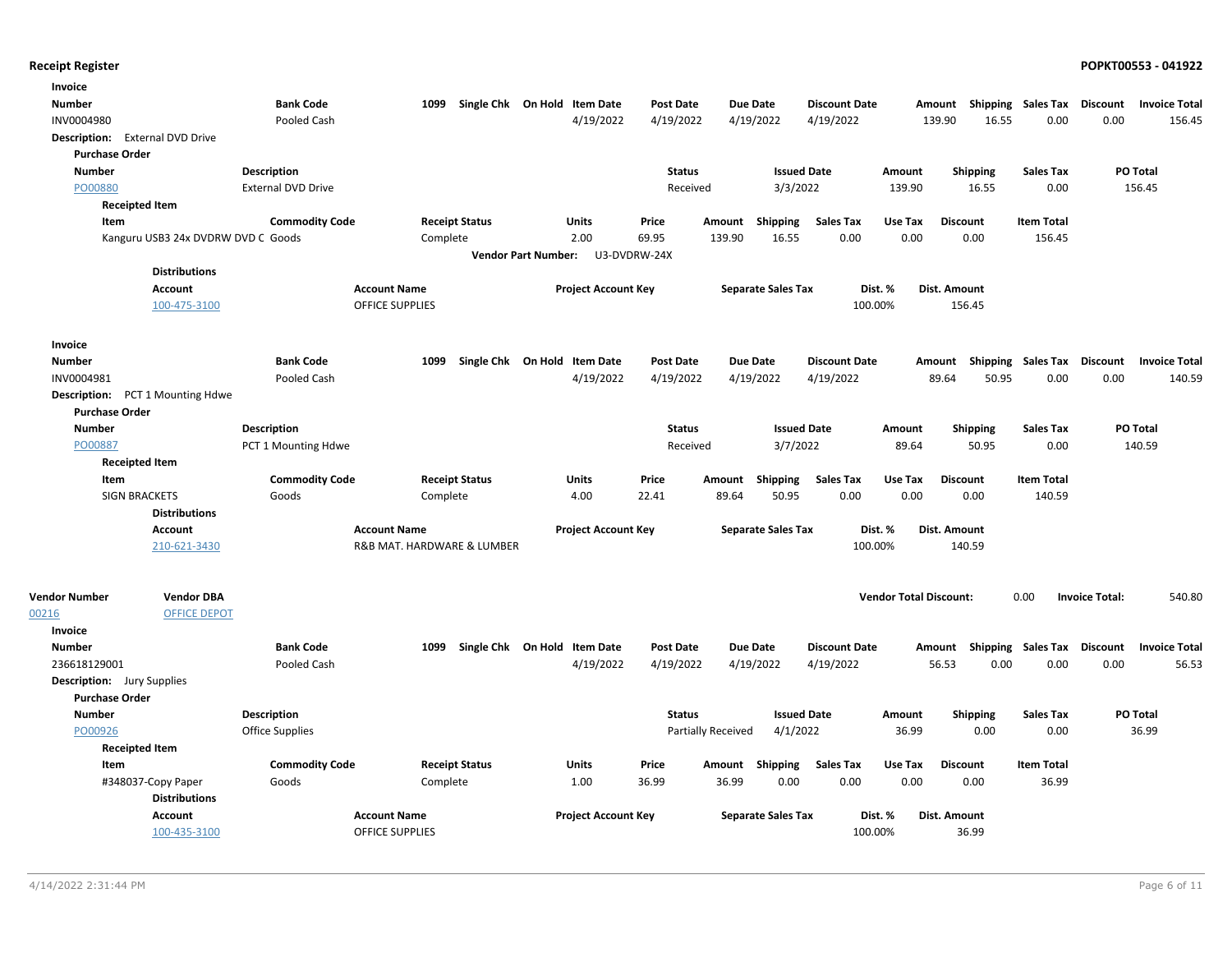| <b>Purchase Order</b>        |                                                                |                       |                               |                       |                                   |                            |                  |                           |                           |                      |         |                    |                           |          |                      |
|------------------------------|----------------------------------------------------------------|-----------------------|-------------------------------|-----------------------|-----------------------------------|----------------------------|------------------|---------------------------|---------------------------|----------------------|---------|--------------------|---------------------------|----------|----------------------|
| <b>Number</b>                |                                                                | <b>Description</b>    |                               |                       |                                   |                            | <b>Status</b>    |                           | <b>Issued Date</b>        |                      | Amount  | Shipping           | <b>Sales Tax</b>          | PO Total |                      |
| PO00928                      |                                                                | <b>Jury Supplies</b>  |                               |                       |                                   |                            | Received         |                           | 3/30/2022                 |                      | 19.54   | 0.00               | 0.00                      |          | 19.54                |
| <b>Receipted Item</b>        |                                                                |                       |                               |                       |                                   |                            |                  |                           |                           |                      |         |                    |                           |          |                      |
| Item                         |                                                                | <b>Commodity Code</b> |                               | <b>Receipt Status</b> | Units                             |                            | Price            |                           | Amount Shipping           | <b>Sales Tax</b>     | Use Tax | <b>Discount</b>    | <b>Item Total</b>         |          |                      |
| #618405-Kleenex              |                                                                | Goods                 | Complete                      |                       | 2.00                              |                            | 9.77             | 19.54                     | 0.00                      | 0.00                 | 0.00    | 0.00               | 19.54                     |          |                      |
|                              | <b>Distributions</b>                                           |                       |                               |                       |                                   |                            |                  |                           |                           |                      |         |                    |                           |          |                      |
|                              | <b>Account</b>                                                 |                       | <b>Account Name</b>           |                       |                                   | <b>Project Account Key</b> |                  |                           | <b>Separate Sales Tax</b> |                      | Dist. % | Dist. Amount       |                           |          |                      |
|                              | 100-435-3120                                                   |                       | <b>DISTRICT JURY SUPPLIES</b> |                       |                                   |                            |                  |                           |                           | 100.00%              |         | 19.54              |                           |          |                      |
| Invoice                      |                                                                |                       |                               |                       |                                   |                            |                  |                           |                           |                      |         |                    |                           |          |                      |
| Number                       |                                                                | <b>Bank Code</b>      |                               |                       | 1099 Single Chk On Hold Item Date |                            | <b>Post Date</b> |                           | <b>Due Date</b>           | <b>Discount Date</b> |         | Shipping<br>Amount | Sales Tax                 | Discount | <b>Invoice Total</b> |
| 236629477001                 |                                                                | Pooled Cash           |                               |                       |                                   | 4/19/2022                  | 4/19/2022        |                           | 4/19/2022                 | 4/19/2022            |         | 110.54<br>0.00     | 0.00                      | 0.00     | 110.54               |
| Description: Office Supplies |                                                                |                       |                               |                       |                                   |                            |                  |                           |                           |                      |         |                    |                           |          |                      |
| <b>Purchase Order</b>        |                                                                |                       |                               |                       |                                   |                            |                  |                           |                           |                      |         |                    |                           |          |                      |
| <b>Number</b>                |                                                                | <b>Description</b>    |                               |                       |                                   |                            | <b>Status</b>    |                           | <b>Issued Date</b>        |                      | Amount  | <b>Shipping</b>    | <b>Sales Tax</b>          | PO Total |                      |
| PO00929                      |                                                                | Office Supplies       |                               |                       |                                   |                            | Received         |                           | 3/31/2022                 |                      | 110.54  | 0.00               | 0.00                      |          | 110.54               |
| <b>Receipted Item</b>        |                                                                |                       |                               |                       |                                   |                            |                  |                           |                           |                      |         |                    |                           |          |                      |
| Item                         |                                                                | <b>Commodity Code</b> |                               | <b>Receipt Status</b> | Units                             |                            | Price            | Amount                    | Shipping                  | <b>Sales Tax</b>     | Use Tax | <b>Discount</b>    | <b>Item Total</b>         |          |                      |
|                              | 1 Box No. 10 Envelopes - Item # 6 Goods                        |                       | Complete                      |                       | 1.00                              |                            | 8.81             | 8.81                      | 0.00                      | 0.00                 | 0.00    | 0.00               | 8.81                      |          |                      |
|                              | <b>Distributions</b>                                           |                       |                               |                       |                                   |                            |                  |                           |                           |                      |         |                    |                           |          |                      |
|                              | <b>Account</b>                                                 |                       | <b>Account Name</b>           |                       |                                   | <b>Project Account Key</b> |                  |                           | <b>Separate Sales Tax</b> |                      | Dist. % | Dist. Amount       |                           |          |                      |
|                              | 100-645-3100                                                   |                       | <b>OFFICE SUPPLIES</b>        |                       |                                   |                            |                  |                           |                           | 100.00%              |         | 8.81               |                           |          |                      |
| <b>Receipted Item</b>        |                                                                |                       |                               |                       |                                   |                            |                  |                           |                           |                      |         |                    |                           |          |                      |
| Item                         |                                                                | <b>Commodity Code</b> |                               | <b>Receipt Status</b> | Units                             |                            | Price            | Amount                    | <b>Shipping</b>           | <b>Sales Tax</b>     | Use Tax | <b>Discount</b>    | <b>Item Total</b>         |          |                      |
|                              | 1 Box of Copy Paper - Item # 3589 Goods                        |                       | Complete                      |                       | 1.00                              |                            | 36.99            | 36.99                     | 0.00                      | 0.00                 | 0.00    | 0.00               | 36.99                     |          |                      |
|                              | <b>Distributions</b>                                           |                       |                               |                       |                                   |                            |                  |                           |                           |                      |         |                    |                           |          |                      |
|                              | <b>Account</b>                                                 |                       | <b>Account Name</b>           |                       |                                   | <b>Project Account Key</b> |                  |                           | <b>Separate Sales Tax</b> |                      | Dist. % | Dist. Amount       |                           |          |                      |
|                              | 100-645-3100                                                   |                       | <b>OFFICE SUPPLIES</b>        |                       |                                   |                            |                  |                           |                           | 100.00%              |         | 36.99              |                           |          |                      |
| <b>Receipted Item</b>        |                                                                |                       |                               |                       |                                   |                            |                  |                           |                           |                      |         |                    |                           |          |                      |
| Item                         |                                                                | <b>Commodity Code</b> |                               | <b>Receipt Status</b> | Units                             |                            | Price            |                           | Amount Shipping           | <b>Sales Tax</b>     | Use Tax | <b>Discount</b>    | <b>Item Total</b>         |          |                      |
|                              | 1 HP Toner Cartridge 49a / Q5949 Goods<br><b>Distributions</b> |                       | Complete                      |                       | 1.00                              |                            | 64.74            | 64.74                     | 0.00                      | 0.00                 | 0.00    | 0.00               | 64.74                     |          |                      |
|                              | Account                                                        |                       | <b>Account Name</b>           |                       |                                   | <b>Project Account Key</b> |                  |                           | <b>Separate Sales Tax</b> |                      | Dist. % | Dist. Amount       |                           |          |                      |
|                              | 100-645-3100                                                   |                       | <b>OFFICE SUPPLIES</b>        |                       |                                   |                            |                  |                           |                           | 100.00%              |         | 64.74              |                           |          |                      |
| Invoice                      |                                                                |                       |                               |                       |                                   |                            |                  |                           |                           |                      |         |                    |                           |          |                      |
| Number                       |                                                                | <b>Bank Code</b>      |                               |                       | 1099 Single Chk On Hold Item Date |                            | <b>Post Date</b> |                           | <b>Due Date</b>           | <b>Discount Date</b> |         | Amount Shipping    | <b>Sales Tax Discount</b> |          | <b>Invoice Total</b> |
| 237440150001                 |                                                                | Pooled Cash           |                               |                       |                                   | 4/19/2022                  | 4/19/2022        |                           | 4/19/2022                 | 4/19/2022            |         | 190.59<br>0.00     | 0.00                      | 0.00     | 190.59               |
| Description: Office Supplies |                                                                |                       |                               |                       |                                   |                            |                  |                           |                           |                      |         |                    |                           |          |                      |
| <b>Purchase Order</b>        |                                                                |                       |                               |                       |                                   |                            |                  |                           |                           |                      |         |                    |                           |          |                      |
| <b>Number</b>                |                                                                | <b>Description</b>    |                               |                       |                                   |                            | <b>Status</b>    |                           | <b>Issued Date</b>        |                      | Amount  | Shipping           | <b>Sales Tax</b>          | PO Total |                      |
| PO00932                      |                                                                | Office Supplies       |                               |                       |                                   |                            |                  | <b>Partially Received</b> | 3/31/2022                 |                      | 190.59  | 0.00               | 0.00                      |          | 190.59               |
|                              |                                                                |                       |                               |                       |                                   |                            |                  |                           |                           |                      |         |                    |                           |          |                      |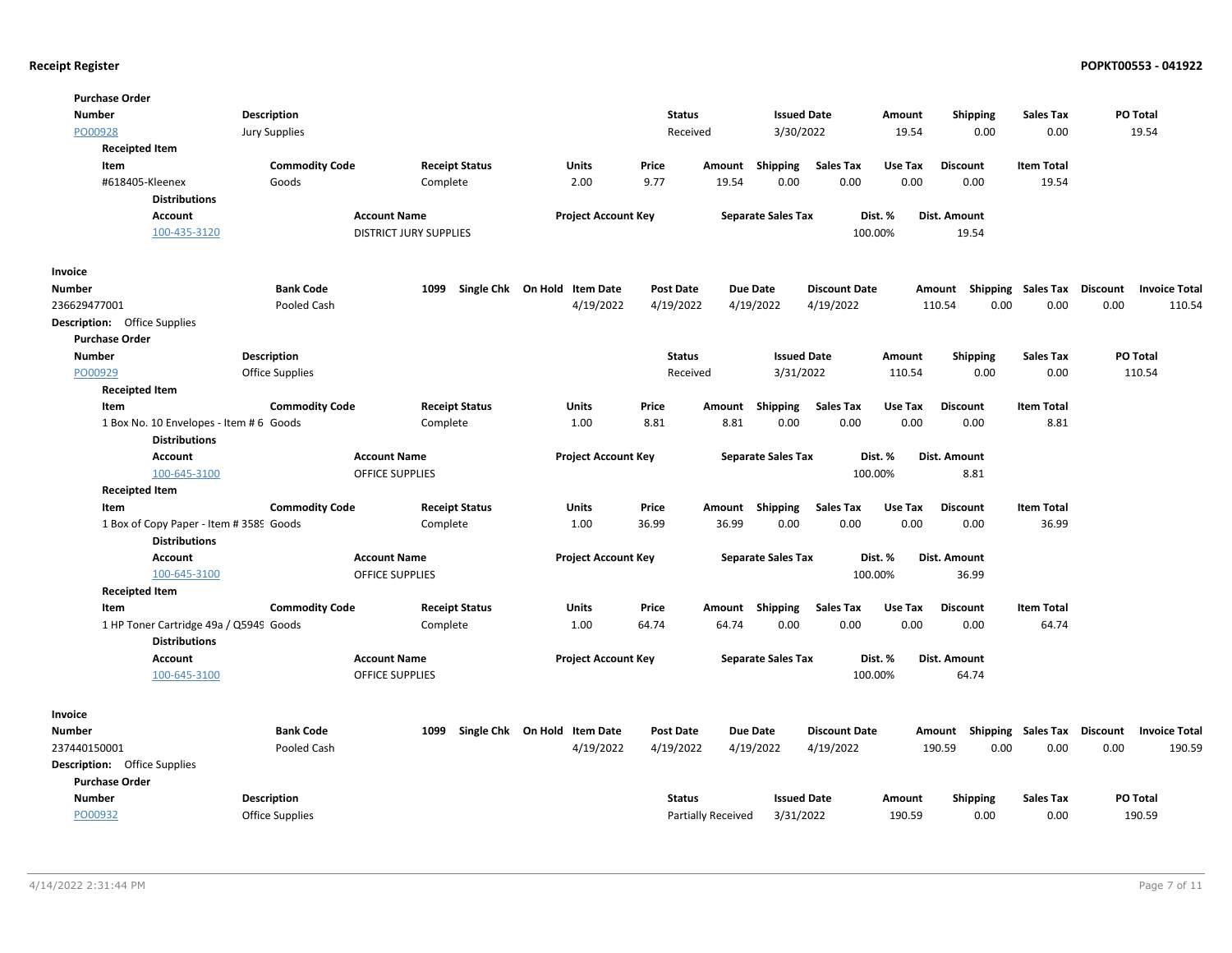| <b>Receipted Item</b>               |                        |                          |                              |                  |                    |                           |                      |         |                     |                                    |      |                      |
|-------------------------------------|------------------------|--------------------------|------------------------------|------------------|--------------------|---------------------------|----------------------|---------|---------------------|------------------------------------|------|----------------------|
| Item                                | <b>Commodity Code</b>  | <b>Receipt Status</b>    | <b>Units</b>                 | Price            | Amount             | Shipping                  | <b>Sales Tax</b>     | Use Tax | <b>Discount</b>     | <b>Item Total</b>                  |      |                      |
| 358955 copier paper                 | Goods                  | Complete                 | 2.00                         | 36.99            | 73.98              | 0.00                      | 0.00                 | 0.00    | 0.00                | 73.98                              |      |                      |
| <b>Distributions</b>                |                        |                          |                              |                  |                    |                           |                      |         |                     |                                    |      |                      |
| <b>Account</b>                      |                        | <b>Account Name</b>      | <b>Project Account Key</b>   |                  |                    | <b>Separate Sales Tax</b> |                      | Dist. % | <b>Dist. Amount</b> |                                    |      |                      |
| 100-403-3100                        |                        | <b>OFFICE SUPPLIES</b>   |                              |                  |                    |                           |                      | 100.00% | 73.98               |                                    |      |                      |
| <b>Receipted Item</b>               |                        |                          |                              |                  |                    |                           |                      |         |                     |                                    |      |                      |
| Item                                | <b>Commodity Code</b>  | <b>Receipt Status</b>    | Units                        | Price            | Amount             | Shipping                  | <b>Sales Tax</b>     | Use Tax | <b>Discount</b>     | <b>Item Total</b>                  |      |                      |
| 597020 scotch transparent tape      | Goods                  | Complete                 | 1.00                         | 11.97            | 11.97              | 0.00                      | 0.00                 | 0.00    | 0.00                | 11.97                              |      |                      |
| <b>Distributions</b>                |                        |                          |                              |                  |                    |                           |                      |         |                     |                                    |      |                      |
| <b>Account</b>                      |                        | <b>Account Name</b>      | <b>Project Account Key</b>   |                  |                    | <b>Separate Sales Tax</b> |                      | Dist. % | Dist. Amount        |                                    |      |                      |
| 100-403-3100                        |                        | <b>OFFICE SUPPLIES</b>   |                              |                  |                    |                           |                      | 100.00% | 11.97               |                                    |      |                      |
| <b>Receipted Item</b>               |                        |                          |                              |                  |                    |                           |                      |         |                     |                                    |      |                      |
| Item                                | <b>Commodity Code</b>  | <b>Receipt Status</b>    | <b>Units</b>                 | Price            | Amount             | Shipping                  | <b>Sales Tax</b>     | Use Tax | <b>Discount</b>     | <b>Item Total</b>                  |      |                      |
| 625358 legal pad                    | Goods                  | Complete                 | 1.00                         | 6.99             | 6.99               | 0.00                      | 0.00                 | 0.00    | 0.00                | 6.99                               |      |                      |
| <b>Distributions</b>                |                        |                          |                              |                  |                    |                           |                      |         |                     |                                    |      |                      |
| <b>Account</b>                      |                        | <b>Account Name</b>      | <b>Project Account Key</b>   |                  |                    | <b>Separate Sales Tax</b> |                      | Dist. % | Dist. Amount        |                                    |      |                      |
| 100-403-3100                        |                        | <b>OFFICE SUPPLIES</b>   |                              |                  |                    |                           |                      | 100.00% | 6.99                |                                    |      |                      |
| <b>Receipted Item</b>               |                        |                          |                              |                  |                    |                           |                      |         |                     |                                    |      |                      |
| Item                                | <b>Commodity Code</b>  | <b>Receipt Status</b>    | Units                        | Price            |                    | Amount Shipping           | <b>Sales Tax</b>     | Use Tax | <b>Discount</b>     | <b>Item Total</b>                  |      |                      |
| 634008 window envelope              | Goods                  | Complete                 | 2.00                         | 19.07            | 38.14              | 0.00                      | 0.00                 | 0.00    | 0.00                | 38.14                              |      |                      |
| <b>Distributions</b>                |                        |                          |                              |                  |                    |                           |                      |         |                     |                                    |      |                      |
| <b>Account</b>                      |                        | <b>Account Name</b>      | <b>Project Account Key</b>   |                  |                    | <b>Separate Sales Tax</b> |                      | Dist. % | Dist. Amount        |                                    |      |                      |
| 100-404-3100                        |                        | <b>ELECTION SUPPLIES</b> |                              |                  |                    |                           |                      | 100.00% | 38.14               |                                    |      |                      |
| <b>Receipted Item</b>               |                        |                          |                              |                  |                    |                           |                      |         |                     |                                    |      |                      |
| Item                                | <b>Commodity Code</b>  | <b>Receipt Status</b>    | <b>Units</b>                 | Price            |                    | Amount Shipping           | <b>Sales Tax</b>     | Use Tax | <b>Discount</b>     | <b>Item Total</b>                  |      |                      |
| aa batteries                        | Goods                  | Complete                 | 1.00                         | 20.97            | 20.97              | 0.00                      | 0.00                 | 0.00    | 0.00                | 20.97                              |      |                      |
| <b>Distributions</b>                |                        |                          |                              |                  |                    |                           |                      |         |                     |                                    |      |                      |
| <b>Account</b>                      |                        | <b>Account Name</b>      | <b>Project Account Key</b>   |                  |                    | <b>Separate Sales Tax</b> |                      | Dist. % | Dist. Amount        |                                    |      |                      |
| 100-403-3100                        |                        | OFFICE SUPPLIES          |                              |                  |                    |                           |                      | 100.00% | 20.97               |                                    |      |                      |
| <b>Receipted Item</b>               |                        |                          |                              |                  |                    |                           |                      |         |                     |                                    |      |                      |
| Item                                | <b>Commodity Code</b>  | <b>Receipt Status</b>    | Units                        | Price            |                    | Amount Shipping           | <b>Sales Tax</b>     | Use Tax | <b>Discount</b>     | <b>Item Total</b>                  |      |                      |
| Avery 5160 labels                   | Goods                  | Complete                 | 2.00                         | 19.27            | 38.54              | 0.00                      | 0.00                 | 0.00    | 0.00                | 38.54                              |      |                      |
| <b>Distributions</b>                |                        |                          |                              |                  |                    |                           |                      |         |                     |                                    |      |                      |
| <b>Account</b>                      |                        | <b>Account Name</b>      | <b>Project Account Key</b>   |                  |                    | <b>Separate Sales Tax</b> |                      | Dist. % | Dist. Amount        |                                    |      |                      |
| 100-404-3100                        |                        | <b>ELECTION SUPPLIES</b> |                              |                  |                    |                           |                      | 100.00% | 38.54               |                                    |      |                      |
|                                     |                        |                          |                              |                  |                    |                           |                      |         |                     |                                    |      |                      |
| <b>Number</b>                       | <b>Bank Code</b>       | 1099                     | Single Chk On Hold Item Date | <b>Post Date</b> |                    | <b>Due Date</b>           | <b>Discount Date</b> |         |                     | Amount Shipping Sales Tax Discount |      | <b>Invoice Total</b> |
| 237443698001                        | Pooled Cash            |                          | 4/19/2022                    | 4/19/2022        |                    | 4/19/2022                 | 4/19/2022            |         | 14.59<br>0.00       | 0.00                               | 0.00 | 14.59                |
| <b>Description:</b> Office Supplies |                        |                          |                              |                  |                    |                           |                      |         |                     |                                    |      |                      |
| <b>Purchase Order</b>               |                        |                          |                              |                  |                    |                           |                      |         |                     |                                    |      |                      |
| <b>Number</b>                       | Description            |                          |                              | <b>Status</b>    |                    | <b>Issued Date</b>        |                      | Amount  | <b>Shipping</b>     | <b>Sales Tax</b>                   |      | PO Total             |
| PO00932                             | <b>Office Supplies</b> |                          |                              |                  | Partially Received | 3/31/2022                 |                      | 14.59   | 0.00                | 0.00                               |      | 14.59                |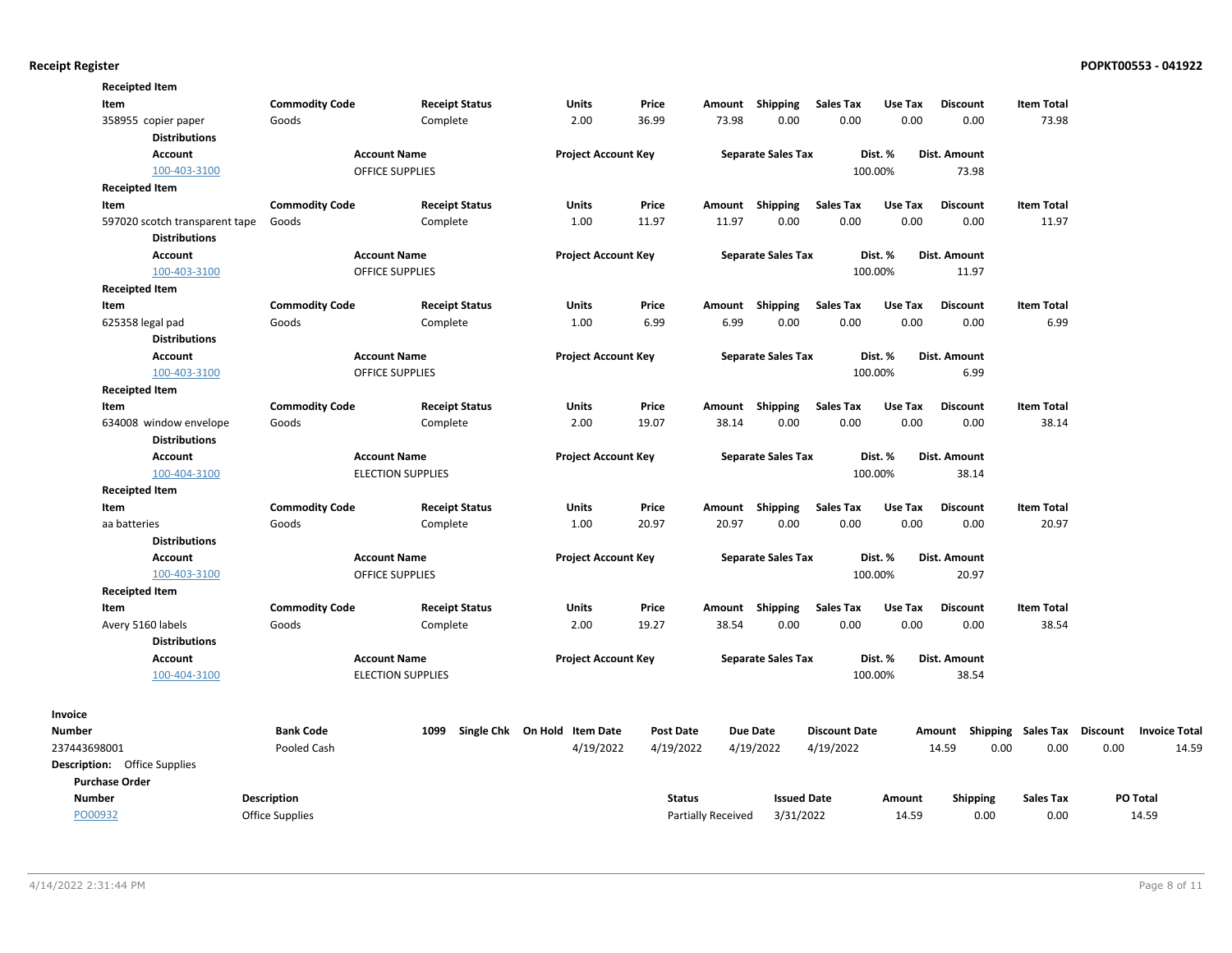| <b>Receipted Item</b>                          |                        |                                               |                              |                  |                           |                           |                      |         |                                    |                   |                      |
|------------------------------------------------|------------------------|-----------------------------------------------|------------------------------|------------------|---------------------------|---------------------------|----------------------|---------|------------------------------------|-------------------|----------------------|
| Item                                           | <b>Commodity Code</b>  | <b>Receipt Status</b>                         | Units                        | Price            | Amount                    | <b>Shipping</b>           | <b>Sales Tax</b>     | Use Tax | <b>Discount</b>                    | <b>Item Total</b> |                      |
| 189209 fine point blue                         | Goods                  | Complete                                      | 1.00                         | 14.59            | 14.59                     | 0.00                      | 0.00                 | 0.00    | 0.00                               | 14.59             |                      |
| <b>Distributions</b>                           |                        |                                               |                              |                  |                           |                           |                      |         |                                    |                   |                      |
| Account                                        |                        | <b>Account Name</b>                           | <b>Project Account Key</b>   |                  |                           | <b>Separate Sales Tax</b> |                      | Dist. % | Dist. Amount                       |                   |                      |
| 100-403-3100                                   |                        | <b>OFFICE SUPPLIES</b>                        |                              |                  |                           |                           |                      | 100.00% | 14.59                              |                   |                      |
| Invoice                                        |                        |                                               |                              |                  |                           |                           |                      |         |                                    |                   |                      |
| <b>Number</b>                                  | <b>Bank Code</b>       | 1099                                          | Single Chk On Hold Item Date | <b>Post Date</b> |                           | <b>Due Date</b>           | <b>Discount Date</b> |         | Amount Shipping Sales Tax Discount |                   | <b>Invoice Total</b> |
| 237450497001                                   | Pooled Cash            |                                               | 4/19/2022                    | 4/19/2022        |                           | 4/19/2022                 | 4/19/2022            |         | 71.74<br>0.00                      | 0.00              | 0.00<br>71.74        |
| <b>Description:</b> DRY ERASE BOARD            |                        |                                               |                              |                  |                           |                           |                      |         |                                    |                   |                      |
| <b>Purchase Order</b>                          |                        |                                               |                              |                  |                           |                           |                      |         |                                    |                   |                      |
| <b>Number</b>                                  | Description            |                                               |                              | <b>Status</b>    |                           | <b>Issued Date</b>        |                      | Amount  | <b>Shipping</b>                    | <b>Sales Tax</b>  | PO Total             |
| PO00924                                        | <b>Office Supplies</b> |                                               |                              |                  | <b>Partially Received</b> | 3/31/2022                 |                      | 46.95   | 0.00                               | 0.00              | 46.95                |
| <b>Receipted Item</b>                          |                        |                                               |                              |                  |                           |                           |                      |         |                                    |                   |                      |
| Item                                           | <b>Commodity Code</b>  | <b>Receipt Status</b>                         | Units                        | Price            | Amount                    | Shipping                  | <b>Sales Tax</b>     | Use Tax | <b>Discount</b>                    | <b>Item Total</b> |                      |
| #420994 OD 3x3 sticky notes                    | Goods                  | Complete                                      | 3.00                         | 5.92             | 17.76                     | 0.00                      | 0.00                 | 0.00    | 0.00                               | 17.76             |                      |
| <b>Distributions</b>                           |                        |                                               |                              |                  |                           |                           |                      |         |                                    |                   |                      |
| Account                                        |                        | <b>Account Name</b>                           | <b>Project Account Key</b>   |                  |                           | <b>Separate Sales Tax</b> |                      | Dist. % | <b>Dist. Amount</b>                |                   |                      |
| 100-499-3100                                   |                        | OFFICE SUPPLIES                               |                              |                  |                           |                           |                      | 100.00% | 17.76                              |                   |                      |
| <b>Receipted Item</b>                          |                        |                                               |                              |                  |                           |                           |                      |         |                                    |                   |                      |
| Item                                           | <b>Commodity Code</b>  | <b>Receipt Status</b>                         | <b>Units</b>                 | Price            |                           | Amount Shipping           | <b>Sales Tax</b>     | Use Tax | <b>Discount</b>                    | <b>Item Total</b> |                      |
| #521598 Avery Laser Business Car Goods         |                        | Complete                                      | 1.00                         | 29.19            | 29.19                     | 0.00                      | 0.00                 | 0.00    | 0.00                               | 29.19             |                      |
| <b>Distributions</b>                           |                        |                                               |                              |                  |                           |                           |                      |         |                                    |                   |                      |
| Account<br>100-499-3100                        |                        | <b>Account Name</b><br><b>OFFICE SUPPLIES</b> | <b>Project Account Key</b>   |                  |                           | <b>Separate Sales Tax</b> |                      | Dist. % | Dist. Amount                       |                   |                      |
|                                                |                        |                                               |                              |                  |                           |                           |                      | 100.00% | 29.19                              |                   |                      |
| <b>Purchase Order</b>                          |                        |                                               |                              |                  |                           |                           |                      |         |                                    |                   |                      |
| <b>Number</b>                                  | <b>Description</b>     |                                               |                              | <b>Status</b>    |                           | <b>Issued Date</b>        |                      | Amount  | <b>Shipping</b>                    | <b>Sales Tax</b>  | PO Total             |
| PO00956                                        | <b>DRY ERASE BOARD</b> |                                               |                              | Received         |                           | 4/14/2022                 |                      | 24.79   | 0.00                               | 0.00              | 24.79                |
| <b>Receipted Item</b>                          |                        |                                               |                              |                  |                           |                           |                      |         |                                    |                   |                      |
| Item                                           | <b>Commodity Code</b>  | <b>Receipt Status</b>                         | Units                        | Price            | Amount                    | <b>Shipping</b>           | <b>Sales Tax</b>     | Use Tax | <b>Discount</b>                    | <b>Item Total</b> |                      |
| <b>DRY ERASE BOARD</b><br><b>Distributions</b> | Goods                  | Complete                                      | 1.00                         | 24.79            | 24.79                     | 0.00                      | 0.00                 | 0.00    | 0.00                               | 24.79             |                      |
| Account                                        |                        | <b>Account Name</b>                           |                              |                  |                           | <b>Separate Sales Tax</b> |                      | Dist. % | Dist. Amount                       |                   |                      |
| 100-475-3100                                   |                        | <b>OFFICE SUPPLIES</b>                        | <b>Project Account Key</b>   |                  |                           |                           |                      | 100.00% | 24.79                              |                   |                      |
|                                                |                        |                                               |                              |                  |                           |                           |                      |         |                                    |                   |                      |
| Invoice                                        |                        |                                               |                              |                  |                           |                           |                      |         |                                    |                   |                      |
| <b>Number</b>                                  | <b>Bank Code</b>       | 1099                                          | Single Chk On Hold Item Date | <b>Post Date</b> |                           | <b>Due Date</b>           | <b>Discount Date</b> |         | Amount Shipping Sales Tax Discount |                   | <b>Invoice Total</b> |
| 237827143001                                   | Pooled Cash            |                                               | 4/19/2022                    | 4/19/2022        |                           | 4/19/2022                 | 4/19/2022            |         | 0.00<br>96.81                      | 0.00              | 0.00<br>96.81        |
| <b>Description: COLOR TONER</b>                |                        |                                               |                              |                  |                           |                           |                      |         |                                    |                   |                      |
| <b>Purchase Order</b>                          |                        |                                               |                              |                  |                           |                           |                      |         |                                    |                   |                      |
| <b>Number</b>                                  | Description            |                                               |                              | <b>Status</b>    |                           | <b>Issued Date</b>        |                      | Amount  | <b>Shipping</b>                    | <b>Sales Tax</b>  | PO Total             |
| PO00938                                        | <b>COLOR TONER</b>     |                                               |                              | Received         |                           | 4/6/2022                  |                      | 96.81   | 0.00                               | 0.00              | 96.81                |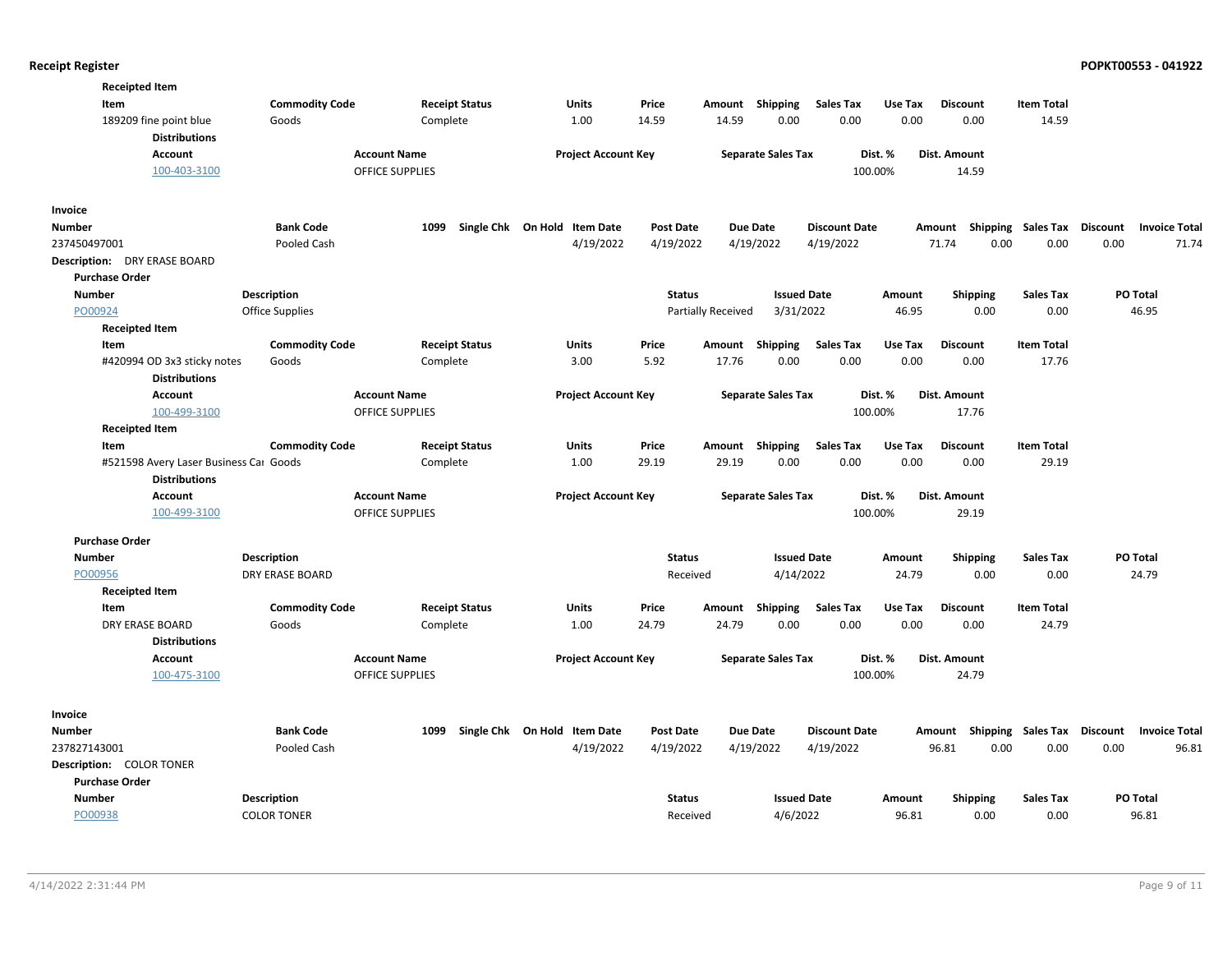|                       | <b>Receipted Item</b>            |                            |                         |                              |                  |                 |                           |                      |                               |                                    |                   |                               |                      |
|-----------------------|----------------------------------|----------------------------|-------------------------|------------------------------|------------------|-----------------|---------------------------|----------------------|-------------------------------|------------------------------------|-------------------|-------------------------------|----------------------|
|                       | Item                             | <b>Commodity Code</b>      | <b>Receipt Status</b>   | <b>Units</b>                 | Price            | Amount          | <b>Shipping</b>           | <b>Sales Tax</b>     | Use Tax                       | <b>Discount</b>                    | <b>Item Total</b> |                               |                      |
|                       | 952 XL TONER                     | Goods                      | Complete                | 1.00                         | 96.81            | 96.81           | 0.00                      | 0.00                 | 0.00                          | 0.00                               | 96.81             |                               |                      |
|                       | <b>Distributions</b>             |                            |                         |                              |                  |                 |                           |                      |                               |                                    |                   |                               |                      |
|                       | Account                          |                            | <b>Account Name</b>     | <b>Project Account Key</b>   |                  |                 | <b>Separate Sales Tax</b> |                      | Dist. %                       | <b>Dist. Amount</b>                |                   |                               |                      |
|                       | 100-406-3100                     |                            | OFFICE SUPPLIES         |                              |                  |                 |                           |                      | 100.00%                       | 96.81                              |                   |                               |                      |
| <b>Vendor Number</b>  | <b>Vendor DBA</b>                |                            |                         |                              |                  |                 |                           |                      | <b>Vendor Total Discount:</b> |                                    | 0.00              | <b>Invoice Total:</b>         | 121.78               |
| 00478                 | <b>REINERT PAPER &amp; CHEMI</b> |                            |                         |                              |                  |                 |                           |                      |                               |                                    |                   |                               |                      |
| Invoice               |                                  |                            |                         |                              |                  |                 |                           |                      |                               |                                    |                   |                               |                      |
| <b>Number</b>         |                                  | <b>Bank Code</b>           | 1099                    | Single Chk On Hold Item Date | <b>Post Date</b> |                 | Due Date                  | <b>Discount Date</b> |                               | Amount Shipping Sales Tax Discount |                   |                               | <b>Invoice Total</b> |
| 438739                |                                  | Pooled Cash                |                         | 4/19/2022                    | 4/19/2022        |                 | 4/19/2022                 | 4/19/2022            |                               | 121.78<br>0.00                     | 0.00              | 0.00                          | 121.78               |
| Description:          | Pct 3 GLASS CLEANER              |                            |                         |                              |                  |                 |                           |                      |                               |                                    |                   |                               |                      |
|                       | <b>Purchase Order</b>            |                            |                         |                              |                  |                 |                           |                      |                               |                                    |                   |                               |                      |
| <b>Number</b>         |                                  | <b>Description</b>         |                         |                              |                  | <b>Status</b>   | <b>Issued Date</b>        |                      | Amount                        | <b>Shipping</b>                    | <b>Sales Tax</b>  |                               | <b>PO Total</b>      |
| PO00939               |                                  | <b>GLASS CLEANER</b>       |                         |                              |                  | Received        | 4/6/2022                  |                      | 121.78                        | 0.00                               | 0.00              |                               | 121.78               |
|                       | <b>Receipted Item</b>            |                            |                         |                              |                  |                 |                           |                      |                               |                                    |                   |                               |                      |
|                       | Item                             | <b>Commodity Code</b>      | <b>Receipt Status</b>   | <b>Units</b>                 | Price            | Amount          | <b>Shipping</b>           | <b>Sales Tax</b>     | Use Tax                       | <b>Discount</b>                    | <b>Item Total</b> |                               |                      |
|                       | <b>GLASS CLEANER</b>             | Goods                      | Complete                | 2.00                         | 37.63            | 75.26           | 0.00                      | 0.00                 | 0.00                          | 0.00                               | 75.26             |                               |                      |
|                       | <b>Distributions</b>             |                            |                         |                              |                  |                 |                           |                      |                               |                                    |                   |                               |                      |
|                       | Account                          |                            | <b>Account Name</b>     | <b>Project Account Key</b>   |                  |                 | <b>Separate Sales Tax</b> |                      | Dist. %                       | Dist. Amount                       |                   |                               |                      |
|                       | 230-623-3400                     |                            | <b>SHOP SUPPLIES</b>    |                              |                  |                 |                           |                      | 100.00%                       | 75.26                              |                   |                               |                      |
|                       | <b>Receipted Item</b>            |                            |                         |                              |                  |                 |                           |                      |                               |                                    |                   |                               |                      |
|                       | Item                             | <b>Commodity Code</b>      | <b>Receipt Status</b>   | <b>Units</b>                 | Price            |                 | Amount Shipping           | <b>Sales Tax</b>     | Use Tax                       | <b>Discount</b>                    | <b>Item Total</b> |                               |                      |
|                       | toilet tissue                    | Goods                      | Complete                | 1.00                         | 46.52            | 46.52           | 0.00                      | 0.00                 | 0.00                          | 0.00                               | 46.52             |                               |                      |
|                       | <b>Distributions</b>             |                            |                         |                              |                  |                 |                           |                      |                               |                                    |                   |                               |                      |
|                       | Account                          |                            | <b>Account Name</b>     | <b>Project Account Key</b>   |                  |                 | <b>Separate Sales Tax</b> |                      | Dist. %                       | <b>Dist. Amount</b>                |                   |                               |                      |
|                       | 413-413-3320                     |                            | <b>JANITOR SUPPLIES</b> |                              |                  |                 |                           |                      | 100.00%                       | 46.52                              |                   |                               |                      |
| <b>Packet Totals</b>  |                                  |                            |                         |                              |                  |                 |                           |                      |                               |                                    |                   |                               |                      |
| -9<br><b>Vendors:</b> | Invoices: 20                     | <b>Purchase Orders: 22</b> |                         | Amount: 6,359.36             |                  | Shipping: 67.50 |                           | Tax: 0.00            |                               | Discount: 0.00                     |                   | <b>Total Amount: 6,426.86</b> |                      |